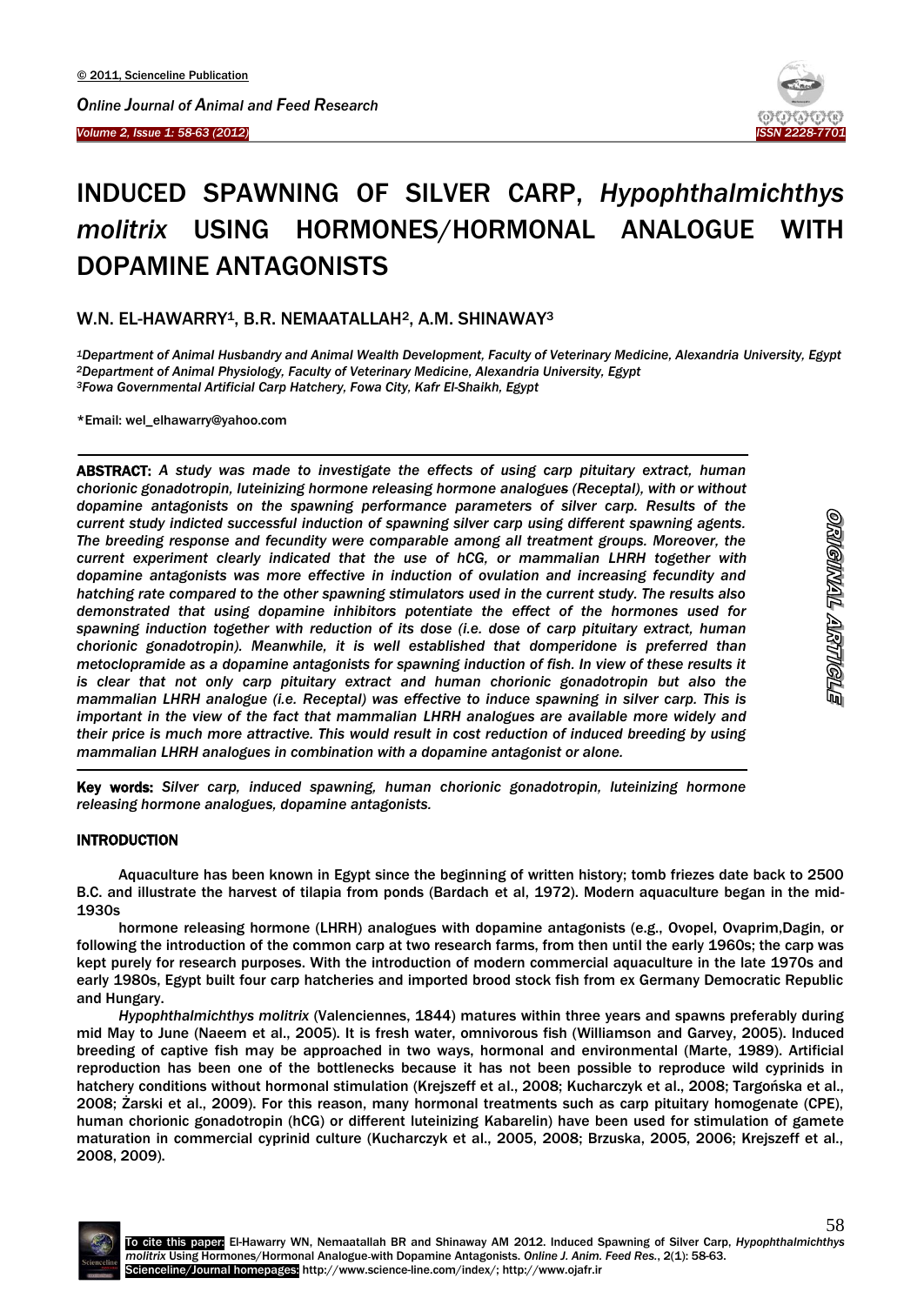Hypophysation (use of Carp Pituitary Extract (CPE) to induce ovulation) for spawning induction in fish have been employed in aquaculture since 1930 (Yaron et al., 1999). However, failures have been frequently encountered. This led to the development of new approaches in inducing spawning in cyprinid fishes. Human chorionic gonadotropin (hCG) received some attention as a substitute for pituitary, but has met with little success, excepting in the breeding of silver carp (Chondar, 1985; Chondar, 1990). However, the use of fish pituitaries or human chorionic gonadotropin (hCG) is now limited, owing to inconsistent results, as within 2-3 years, these fish fail to ovulate in response to hCG or carp pituitary extract, making it necessary for fish farmers to continually grow large numbers of female silver carp as brooders (Lin, personal observations, 1986 citted in Kraak et al., 1989).

Accordingly, number of studies conducted in breeding various species of cultured fish in China with LH-RH analogues led to the development of "Linpe method" (Peter et al., 1988). In this approach of induced spawning different LH-RH form and their analogues stimulating endogenous GtH release from the pituitary are used with dopamine receptor antagonist that potentiates the response to the peptide (Zohar and Mylonas, 2001). Currently, emphasis is laid on standardization and reduction of cost of induced breeding by using gonadotropin-releasing hormone (GnRH or LHRH) and their analogues in combination with a dopamine antagonist or alone.

In Egypt the governmental hatcheries are the main source of carp larvae. However the production of these hatcheries become inefficient for meeting the increased demand of silver carp seeds needed for cage and pond culture in the last five years. This, in turn had forced the private sector to make investment in commercial hatcheries for artificial propagation of silver carp.

Therefore, the aim of this study is to investigate the effects of using CPE, hCG and GnRH or LH-RH analogues with or without dopamine antagonists on the spawning performance parameters of silver carp. The possible reduction of carp pituitary dose or other hormone preparations through using dopamine antagonists was also investigated.

# MATERIALS AND METHODS

# Experimental fish and location

The experiment was conducted on female silver carp *(Hypophthalmichthys molitrix val)* collected from brood stock ponds in carp hatchery complex located at Fowa City, Kafr El-Shaikh governorate, Egypt prior to the breeding season (May, 2007). The brood fish were reared following routine brood husbandry as reported by Jhingran and Pullin (1985).

# Experiment protocol

When the temperature reached 20:24 °C, fully matured silver carp females (average body weight: 3 to 6kg) and males were selected based on the external secondary sexual characters (Jhingran and Pullin, 1985). Brood fish were randomly divided into eight groups ( $G_1:G_8$ ) each comprising of four ripe female broods except for groups ( $G_3,G_7$ and G<sub>8</sub>) that consisted of 3 fish due to limited number of appropriate ripe fish. The selected males and females were transferred in fiber glass tank filled with water to the hatchery where they were kept undisturbed 3hrs in cycloid steel tanks. The brooders were weighed to estimate the number of pituitary glands needed and amount of hormone and other drugs required for injection.

#### Preparation of the pituitary gland extracts PCE

The CPE used in this study was prepared from the pituitary glands of adult carps (1-3kg) collected in the prespawning season before the beginning of the experiments. Pituitaries were conserved in acetone and were stored as a powder at 4°C. Dry pituitary glands were weighed then grinded in a mortar into powder form. To each g powdered pituitary 10 ml of normal saline (0.7 %) was added. The suspension was centrifuged at 3000 r.p.m then the supernatant was used for fish injection.

#### Hormone and drugs preparation

Human chorionic gonadotropin hCG (5000 I.U/ml) (Organon Company).

Receptal: each 1 ml contains 0.004 mg Buserelin (Luteinizing Hormone-Releasing Hormone Analogue) Intervet Egypt (S.A.E).

Domperidone (DOM): each 1 ml contains 1mg Domperidone, Glaxo Smithkline Company (GSK).

Metoclopramide: each 1 ml contains 5mg Metoclopramide, SEDICO Company.

#### Hormone injection

Brood fish were sedated using MS 222 at a dilution of 1:10000 (1g/100 liter water). All brood fish females received two injections of different combinations of CPE, hCG, LHRH analogues and dopamine antagonists (DA) (Table 1). On the other hand brood fish males received one injection of CPE 2h before the time of the second injection of females at a rate of 2 glands/male. Injection was made intramusculary (IM) into the dorsolateral region under the base of the dorsal fin by using hypodermic syringe after cleaning the area with cotton swab soaked in alcohol.

#### Stripping

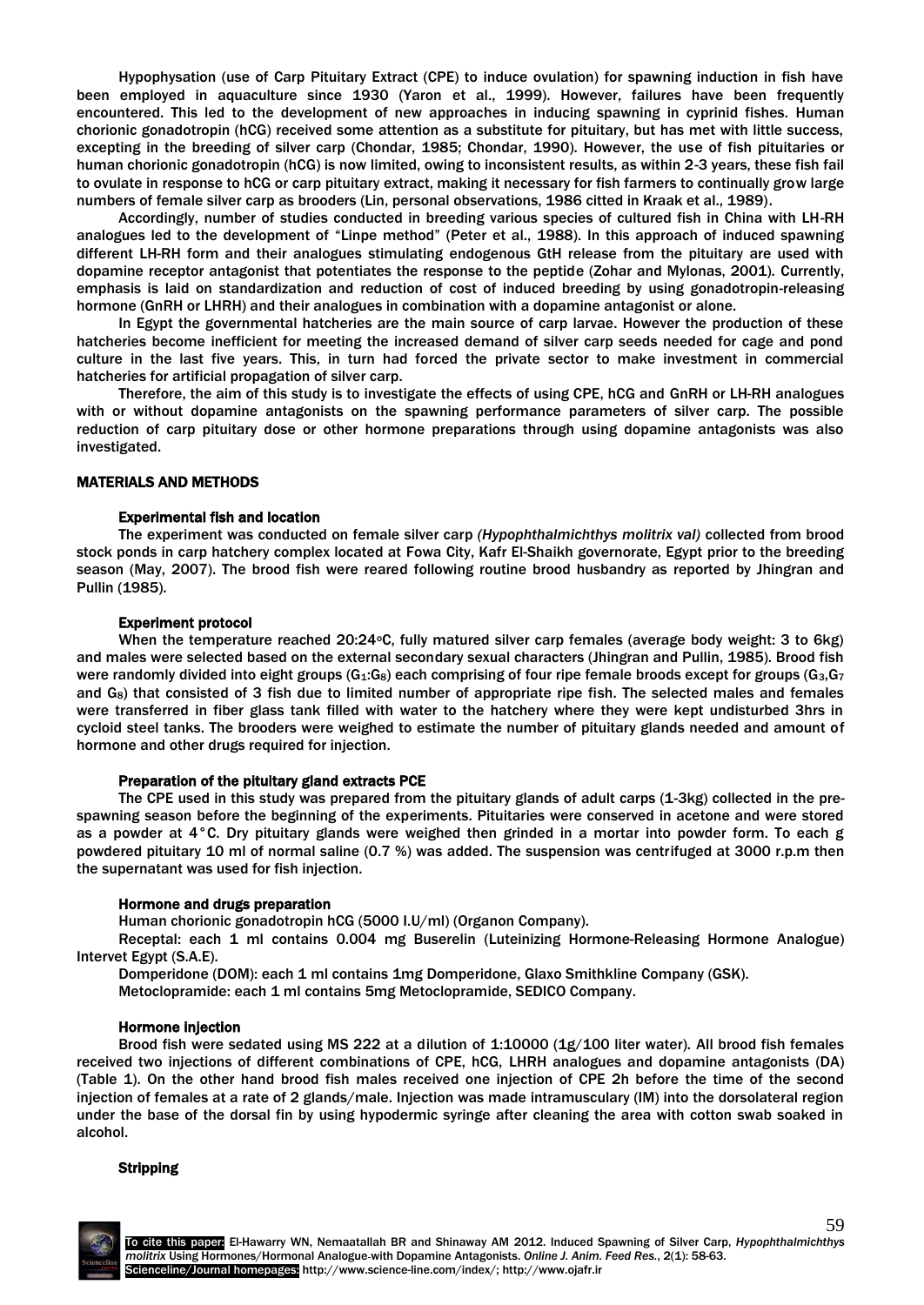Six hours after final injection the bottom of the fish tanks was checked regularly for the presence of released eggs, which indicated the approximate spawning time. Once eggs were identified in the tank (Drori et al., 1994; Brzuska, 2004), fish were examined every 30 minutes and ovulated fish were anesthetized and stripped by slight pressure on abdominal region. The males were caught from the cycloid steel fish tank and milt was squeezed-out of the males into fertilizing solution. Ovulated eggs were manually stripped from the female and collected in dry plastic vessels. All eggs were immediately weighed and samples were taken to determine the number of eggs per gram and the total number of eggs per female. The eggs of each fish were weighed and fertilized by a mixture of sperm collected from two hormonally induced males. Continuous stirring was performed while adding fertilizing solution every 3 minutes until complete fertilization occur within 15 minute.

| Table 1 - Hormonal doses used in different brood fish silver carp groups for spawning induction |                                                                                                                                         |                |  |  |  |  |  |
|-------------------------------------------------------------------------------------------------|-----------------------------------------------------------------------------------------------------------------------------------------|----------------|--|--|--|--|--|
| <b>Treatment</b>                                                                                | <b>Dose</b>                                                                                                                             | Number of fish |  |  |  |  |  |
| $G_1$ : (CPE) <sup>1</sup>                                                                      | • $1st$ dose (females) 3mg CPE / female.<br>• 2 <sup>nd</sup> dose 8hrs later 3.5mg CPE/female                                          | 4              |  |  |  |  |  |
| $G_2$ : (CPE) <sup>1</sup> + (DOM) <sup>2</sup>                                                 | • 1st dose 3mg CPE / female $+$ 1mg DOM.<br>• $2nd$ dose 8hrs later 1.5 mg CPE /kg +0.5mg DOM                                           | 4              |  |  |  |  |  |
| $G_3$ : (CPE) <sup>1</sup> + (MET) <sup>3</sup>                                                 | • $1st$ dose 3mg CPE /female + 5mg MET<br>• $2nd$ dose 8 hrs later 1.5mg CPE /kg + 2.5mg MET                                            | 3              |  |  |  |  |  |
| $G_4$ : (hCG) <sup>4</sup>                                                                      | • $1st$ dose 250:300 IU/Kg.<br>• $2nd$ dose 12 hr later 1500:1800 IU/Kg.                                                                | 4              |  |  |  |  |  |
| $G_5$ : (hCG) <sup>4</sup> + (DOM) <sup>2</sup>                                                 | • 1st dose 250:300 IU hCG/kg + 1mg DOM<br>• $2nd$ dose 750:800 IU /kg hCG+ 0.5mg DOM                                                    | 4              |  |  |  |  |  |
| $G_6$ : (hCG) <sup>4</sup> + (MET) <sup>3</sup>                                                 | • 1st dose 250:300 IU/Kg + 5mg MET<br>$\bullet$ 2 <sup>nd</sup> dose 750:800 IU/hCG+ 2.5mg MET                                          | 4              |  |  |  |  |  |
| G <sub>7</sub> :Buserelin (LHRHa) <sup>5</sup>                                                  | • $1st$ dose 1ml (0.004mg) Buserelin /kg<br>• 2 <sup>nd</sup> dose 12h later 1ml Buserelin/kg                                           | 3              |  |  |  |  |  |
| $G_8$ :Buserelin (LHRHa) <sup>5</sup> + (DOM) <sup>2</sup>                                      | • $1st$ dose 1ml Buserelin /kg + 1mg DOM<br>• 2 <sup>nd</sup> dose 12h later 1ml Buserelin/Kg +0.5mg DOM                                | 3              |  |  |  |  |  |
| analogue.                                                                                       | 1. Carp pituitary extract; 2. Domperidone; 3. Metoclopramide; 4. Human chorionic gonadotropin; 5. Luteinizing hormone releasing hormone |                |  |  |  |  |  |

#### Incubation of fertilized eggs

In Fowa Governmental Artificial Hatchery the German System is used (System of Glass Aquaria). At first glass aquaria (150 X 50 X 50 cm<sup>3</sup>) were treated with formalin diluted at the rate of 1: 10000 before incubation of eggs. Thereafter, the aquaria were supplied with water. Eggs were incubated in aquaria at the rate of 2 kg/aquarium. The water volume in each aquarium was about 235.5 liter with a water flow rate maintained at 1 liter /minute. There was an air pump tube under the surface of water in order to help in stirring of eggs. Water temperature during egg incubation was 20 - 24°C. Eggs for each aquarium were treated with formalin diluted at the rate of 1: 10000 every four hours

The fertilization and hatching successes were determined according to Rothbard (1981). Spawning success (the number of ovulated fish/total number of treated fish), the latency period (the time between treatment and ovulation) and practical fecundity (number of stripped egg kg−<sup>1</sup> body weight before stripping) were calculated according to Drori et al. (1994) and Szabó et al. (2000).

# Statistical analysis

One-way analysis of variance (ANOVA) was applied used using (Statistical analysis System (SAS) software (SAS Institute Cary, North Carolina, USA, 2004) to fulfill the requirement of the following statistical model:

- $X_{ijk} = \mu + T_i + R_j + e_{ijk}$
- $X_{ijk}$  = observed value
- $\mu$  = population mean
- $T_i$  = Effect of treatment i,
- $R_i$  = Effect of replicate j
- $e_{ijk}$  = random error

#### RESULTS

The results of the different trials on the induced spawning of silver carp with CPE, CPE+DOM, CPE+MET, hCG, hCG+DOM, hCG+MET, buserelin and buserelin+DOM are presented in Table 2.

The brood fish females of different treatment groups spawned completely, as indicated by the breeding response. However, no significant differences (P > 0.05) observed in the female fecundity among all of the treated

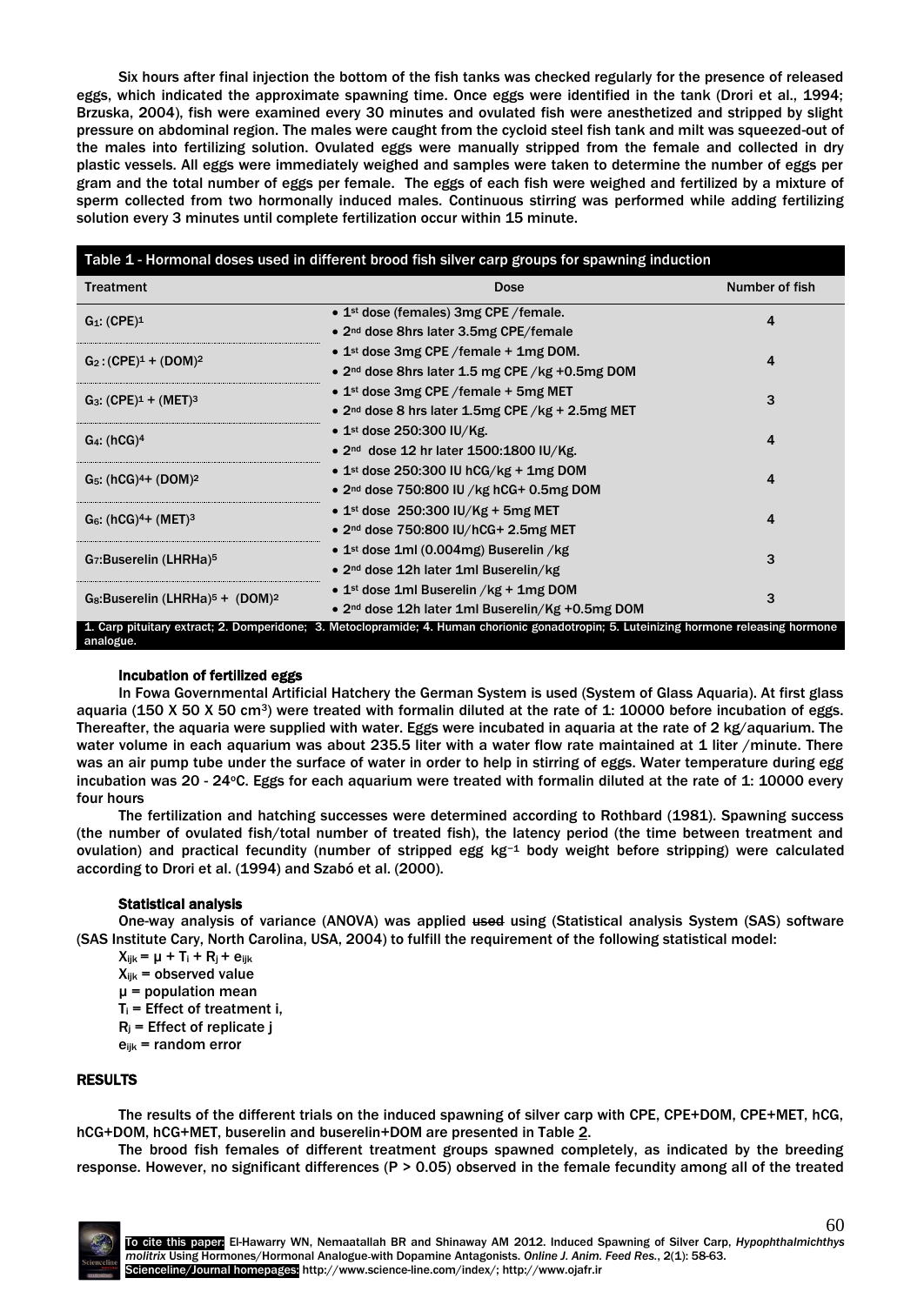brood fish groups. On the contrary, the female quantity of spawn/kg of female differed significantly ( $P < 0.05$ ) among different treatment groups. Brood fish of G<sub>6</sub> and G<sub>5</sub> showed the highest level of fecundity however they were not significantly differed (P > 0.05) from  $G_1$   $G_2$ ,  $G_3$ ,  $G_4$  and  $G_7$ . On the other hand, the fecundity of  $G_8$  brood fish was significantly (P < 0.05) lower than the other treated brood fish groups. Similarly,  $G_5$  and  $G_6$  brood fish had the highest significant (P < 0.05) fertilization rate and hatching rate, whereas,  $G_1$  brood fish was the lowest. Meanwhile the recorded fertilization rate of  $G_5$ ,  $G_6$  brood fish and hatching rate of  $G_5$  brood fish was not significantly differed (P)  $> 0.05$ ) from those recorded for G<sub>8</sub> brood fish. Additionally, G<sub>7</sub> brood fish and G<sub>8</sub> brood fish had significantly higher latency period (P < 0.05) which was not significantly differed among the other brood fish groups.

| Table 2 - (Means±SD) for the effect of different treatments on spawning parameters studied in silver carp. |                           |                                 |                                                          |                                                                                                                                                                                                 |                                    |                             |                               |  |  |
|------------------------------------------------------------------------------------------------------------|---------------------------|---------------------------------|----------------------------------------------------------|-------------------------------------------------------------------------------------------------------------------------------------------------------------------------------------------------|------------------------------------|-----------------------------|-------------------------------|--|--|
| <b>Treatment</b>                                                                                           | no. of<br>fish<br>spawned | <b>Broodstock</b><br>weight(kg) | <b>Quantity of</b><br>spawn (kg)<br>produced /<br>female | <b>Total No. of</b><br>eggs/kg<br>female B.Wt                                                                                                                                                   | <b>Fertilization</b><br>rate $(%)$ | <b>Hatching rate</b><br>(%) | Latency<br>period<br>(hours)  |  |  |
| $G_1$ : (CPE) <sup>1</sup>                                                                                 | 4/4                       | $4.50 + 1.29a$                  | $0.45 \pm 0.13$ ab                                       | 36872+11254 <sup>a</sup>                                                                                                                                                                        | 86.50±1.29 <sup>d</sup>            | 83.50±1.29 <sup>d</sup>     | $7.50 \pm 0.58$ c             |  |  |
| $G_2$ : (CPE) <sup>1</sup> +<br>(DOM) <sup>2</sup>                                                         | 4/4                       | $5.00 \pm 1.47$ <sup>a</sup>    | $0.48 + 0.13$ ab                                         | 35602+13058 <sup>a</sup>                                                                                                                                                                        | 89.50±1.00°                        | $86.50 \pm 1.00$ c          | $7.50 \pm 0.58$ c             |  |  |
| $G_3$ : (CPE) <sup>1</sup> +<br>(MET) <sup>3</sup>                                                         | 3/3                       | $4.83{\pm}0.58$ <sup>a</sup>    | $0.41 \pm 0.05$ ab                                       | 30008±3353ª                                                                                                                                                                                     | $90.66 \pm 1.15$ <sup>bc</sup>     | $87.00 \pm 1.00$ c          | $7.67 \pm 0.58$ °             |  |  |
| $G_4$ : (hCG) <sup>4</sup>                                                                                 | 4/4                       | $4.63 \pm 1.38$ <sup>a</sup>    | $0.45 \pm 0.13$ ab                                       | 36166±11815 <sup>a</sup>                                                                                                                                                                        | 89.50±1.00°                        | 86.25±1.26°                 | $7.50 \pm 0.58$ °             |  |  |
| $G_5$ : (hCG) <sup>4+</sup><br>(DOM) <sup>2</sup>                                                          | 4/4                       | $5.00 \pm 1.83$ <sup>a</sup>    | $0.50 \pm 0.18$ <sup>a</sup>                             | 31004±8261ª                                                                                                                                                                                     | $92.50 \pm 0.58$ <sup>a</sup>      | 88.75±0.50ab                | $7.50 \pm 0.58$ °             |  |  |
| $G6: (hCG)4+$<br>(MET) <sup>3</sup>                                                                        | 4/4                       | $5.38 \pm 0.48$ <sup>a</sup>    | $0.53 \pm 0.05$ <sup>a</sup>                             | 33892+2918 <sup>a</sup>                                                                                                                                                                         | $92.75 \pm 0.50$ a                 | $89.25 \pm 0.96a$           | $7.25 \pm 0.50$ <sup>c</sup>  |  |  |
| G <sub>7</sub> :Buserelin<br>$(LHRHa)^5$                                                                   | 3/3                       | $4.00 \pm 0.5$ <sup>a</sup>     | $0.35 \pm 0.05$ ab                                       | 30667±3834ª                                                                                                                                                                                     | $90.00 \pm 0.00$ bc                | 86.00±1.00°                 | $11.00 \pm 1.00$ <sup>a</sup> |  |  |
| G <sub>8</sub> :Buserelin<br>$(LHRHa)^5 +$<br>(DOM) <sup>2</sup><br><b>NALL CONTRACTOR</b>                 | 3/3                       | $3.33 \pm 1.04a$                | $0.32 \pm 0.08$                                          | 34798±9812 <sup>a</sup><br>$m_{\rm{c}}$ and $m_{\rm{c}}$ are constructed and the set of the state of the state of $\Delta$ and $\Delta$ and $m_{\rm{c}}$ and $\Delta$ and $\Delta$ are $\Delta$ | $91.33 \pm 1.15$ ab                | $87.33 \pm 0.58$ bc         | $10.00 \pm 0.00$ <sup>b</sup> |  |  |

vithin the same column carrying different letters are significantly different at (P < 0.05). 1. Carp pituitary extract; 2. Domperidone; Metoclopramide; 4. Human chorionic gonadotropin; 5. Luteinizing hormone releasing hormone analogue.

# **DISCUSSION**

Results of the current study indicated successful induction of spawning of silver carp using different spawning agents; carp pituitary extract (CPE), human chorionic gonadotropin (hCG) or luteinizing hormone releasing hormone (LHRH) analogues with or without dopamine antagonist. These results are in agreements with the results obtained by several studies (Kucharczyk et al., 2005, 2008; Brzuska, 2006; Basavaraja et al., 2007; Krejszeff et al., 2008, 2009; Vazirzadeh et al. 2011). The breeding response and fecundity were comparable among all treatment groups. Similarly, Brzuska, (1999) failed to detect significant difference between LHRHa plus dopamine antagonist (Pimozide) or CPE silver carp treated fish in spawning index. Additionally, Brzuska and Bialowąs (2002) showed no significant effects of Ovopel (mammalian GnRHa+dopamine antagonist, Metoclopramide) or CPE on egg weights. Nevertheless, in another study, Brzuska (2003), however, found high statistically significant values of egg weight for fish treated with three different treatments: CPE, Ovopel and CPE plus Ovopel.

On the other hand, the addition of dopamine antagonists successfully increased fertilization rate and hatching rate on hCG+MET, hCG +DOM and Buserelin (LHRH) +DOM treated brood fish groups. *Aizen et al. (2005)*  indicated that, the addition of some additives to hCG or CPE as a dopamine antagonist (DOM + GnRHa) causes the stimulator was more potent in inducing ovulation and spawning as compared to GnRHa alone or dopamine antagonist alone and this attributed to Dopaminergic inhibition is a major barrier along the reproductive axis that arrests spontaneous spawning. Similarly, simultaneous injection of pimozide (10 mg/kg) plus LHRH-A (100 pg/kg) caused a high rate of ovulation and the fertility of ovulated eggs (75% > was similar to that of the hCG spawned fish (Lin et al., 1987).

The higher spawning results due to using hCG+DOM may be attributed to that, Human Choronic Gonadotropin (hCG) is the most common purified Gonadotropin hormone used for induced spawning. hCG by-pass the brain–pituitary link, acting directly on the ovaries and testes (Rottmann, et al.,1991). Meanwhile, it is well established that DOM is the preferred DA for spawning induction of fish because DOM does not cross the bloodbrain barrier (Omeljaniuk et al., 1987), and DOM can cause a long-lasting, dose-dependent depletion of dopamine in the pituitary (Sloley et al., 1991), which in turn my explain the success of spawning induction in this study with reduced doses of all the hormones used in combination with dopamine antagonists.

Concerning the latency period, all silver carp brood fish began spawning 7-12h after hormones injection with or without DA injection. These results are in agreement with the results obtained by other several studies irrespective of induced spawning of many cyprinids including silver carp (Ngamvongchon et al., 1988; [Peter et al.,](http://onlinelibrary.wiley.com.ezproxy.lib.ucalgary.ca/doi/10.1046/j.1365-2109.1999.00413.x/full#b7)  [1988;](http://onlinelibrary.wiley.com.ezproxy.lib.ucalgary.ca/doi/10.1046/j.1365-2109.1999.00413.x/full#b7) Brzuska, 2006; Basavaraja et al., 2007; [Makeyeva](http://onlinelibrary.wiley.com.ezproxy.lib.ucalgary.ca/doi/10.1046/j.1365-2109.1999.00413.x/full#b14) *et al*., 1996; [Kłodzińska and Kozłowski 1991](http://onlinelibrary.wiley.com.ezproxy.lib.ucalgary.ca/doi/10.1046/j.1365-2109.1999.00413.x/full#b17); Vazirzadeh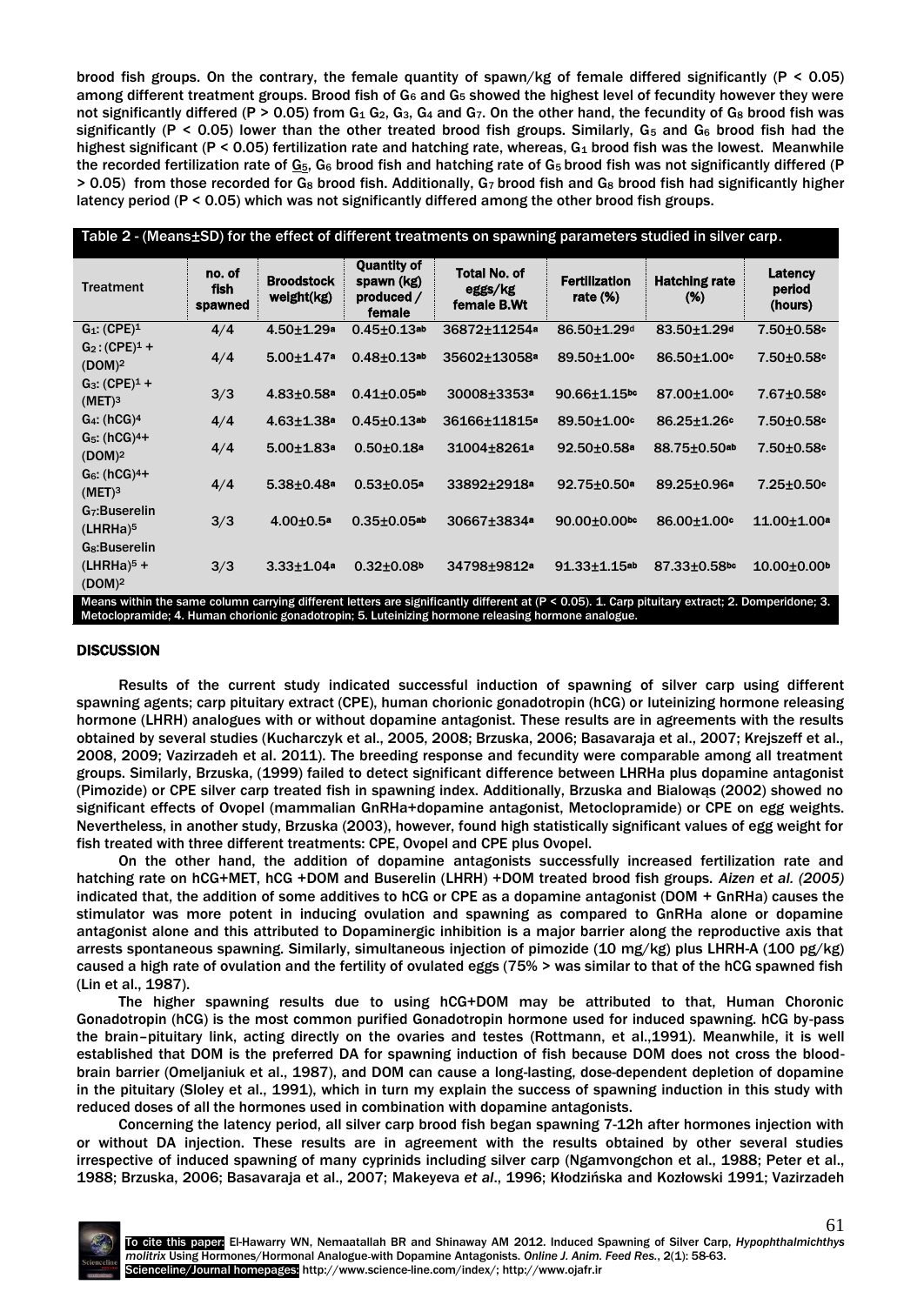et al., 2011). Additionally, The fact that the silver carp females yield eggs in a short time interval (in case of both LHRH-a and other hormones used in the current study) is very important on account of the short period in which the optimum spawning occurs in herbivorous fish at temperatures between 20 °C and 26 °C [\(Zonnenveld 1984;](http://onlinelibrary.wiley.com.ezproxy.lib.ucalgary.ca/doi/10.1046/j.1365-2109.1999.00413.x/full#b26) and Brzuska, 1999).

However, it seems to be worth stressing that the females of silver carp began spawning more than 9 h after the LHRH-a and pimozide injection at a temperature of 20-24°C. In the Linpe method [\(Peter et al., 1988\)](http://onlinelibrary.wiley.com.ezproxy.lib.ucalgary.ca/doi/10.1046/j.1365-2109.1999.00413.x/full#b7), an equal latency of 8–12 h was recorded for these species of herbivorous fish at the temperature of 18–30 °C, irrespective of the application of mammalian or salmon analogues. On the contrary, Ngamvongchon et al. (1988) and [Makeyeva et al., \(1996\),](http://onlinelibrary.wiley.com.ezproxy.lib.ucalgary.ca/doi/10.1046/j.1365-2109.1999.00413.x/full#b14) recorded a latency time of more than 20h upon using LHRH-a analogue as ovulation stimulator in silver carp.

# **Conclusion**

The results of this experiment indicated that injection of silver carp with using hCG, or mammalian LHRH together with dopamine inhibitors was more effective in induction of ovulation and increasing fecundity and hatching rate compared to the other spawning stimulators used in the current study. The results also demonstrated that using dopamine inhibitors potentiate the effect of the hormones used for spawning induction together with reduction of its dose (i.e. dose of carp pituitary extract, human chorionic gonadotropin). Meanwhile, it is well established that domperidone is preferred than metoclopramide as a dopamine antagonists for spawning induction of fish. In view of these results it was clear that not only carp pituitary extract and human chorionic gonadotropin but also the mammalian LHRH analogue (i.e. Receptal) was effective to induce spawning in silver carp. This is important in the view of the fact that mammalian analogues are available more widely and their price is much more attractive. This would result in cost reduction of induced breeding by using mammalian LHRH analogues in combination with a dopamine antagonist or alone

#### REFERENCES

- Aizen J, Meiri I, Tzchori I, Levavi-Sivan B and Rosenfeld H (2005). Enhancing spawning in the grey mullet (*Mugil cephalus*) by removal of dopaminergic inhibition. General comparative endocrinology, 142 (1- 2): 212-217.
- Bardach JE, Ryther JH and McLarney WO (1972). Aquaculture the farming and husbandry of freshwater and marine organisms. John Wiley and Sons, INC. 351 pp.
- Basavaraja N, Nandeesha MC, Akash N, Rangaswamy BL, Mahesh T and Murthy CK (2007). Successful induced spawning of Indian major carps following injection of buserelin and domperidone. Asian Fisheries Science, 2: 287-297.
- Brzuska E (1999). Artificial spawning of herbivorous fish: use of an LHRH- a to induce ovulation in grass carp (*Ctenopharyngodon idella* ) and silver carp (*Hypophthalmichys molitrix*). Aquaculture resarch, 30: 849-856.
- Brzuska E (2003). Artificial spawning of female Polish line 3 carp (*Cyprinus carpio* L.) after treatment with pituitary homogenate and/or Ovopel. Aquaculture resarch, 34: 1321-1327.
- Brzuska E (2004). Artificial spawning of carp (*Cyprinus carpio* L.); differences between the effects of reproduction in females of Hungarian, Polish and French origin treated with carp pituitary homogenate or [DTel6, ProNHEt9] GnRH (Lecirelin). Aquaculture resarch, 35: 1318-1327.
- Brzuska E (2005). Artificial spawning of carp (*Cyprinus carpio* L.), differences between females of Polish strain 6 and Hungarian strain W treated with carp pituitary homogenate, Ovopel or Dagin. Aquaculture resarch, 36: 1015-1025.
- Brzuska E (2006). Artificial spawning of female Lithuanian strain B carp (*Cyprinus carpio* L.) after treatmentwith carp pituitary homogenate, Ovopel or [D-Tle6, ProNHEt9] LH-RHa (Lecirelin). Aquaculture resarch, 37: 264-271.
- Brzuska E and Bialowąs H (2002). Artificial spawning of carp *Cyprinus carpio* (L.). Aquaculture resarch, 33: 753-765.
- Chondar SL (1985). HCG a better substitute for PG for induced breeding of silver carp on commercial scale. p.521-534. In: proceedings of the Second International conference on Warmwater Aquaculture-Finfish, Hawaii, G.S.A.
- Chondar SL (1990). Mass scale breeding of silver carp in 'Bangla bundh' through human chorionic gonadotropin and its combination with pituitary. p. 17-20. In: P. Keshavanath and K.V. Radhakrishnan (eds.) Carp Seed Production Technology. Proceedings of the Carp Seed Production Technology, 2-4 September, 1988. Special Publication 2, 102 p. Asian Fisheries Society, Indian Branch, Mangalore, India.
- Drori S, Offer M, Sivan BL and Yaron Z (1994). Spawning induction in common carp (*Cyprinus carpio*) using pituitary extract or GnRH superactive analogue combined with Metoclopramide: analysis of hormone profile, progress of oocyte maturation and dependence of temperature. Aquaculture, 119: 393-407.